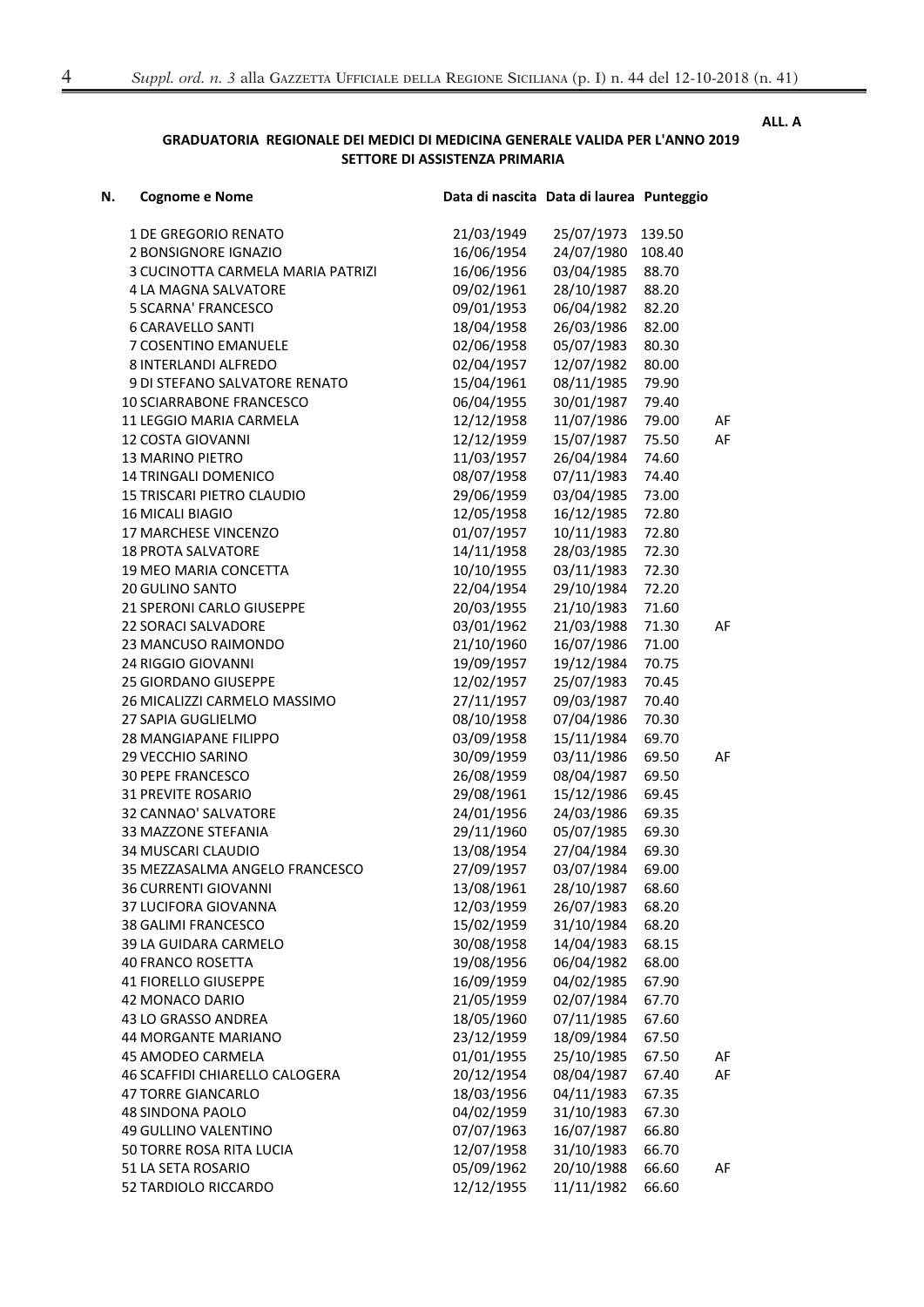| 53 D'ANGELO FRANCESCO            | 25/04/1958 | 28/11/1986 | 66.20 |    |
|----------------------------------|------------|------------|-------|----|
| 54 SCAMPORRINO PIETRO            | 07/08/1958 | 13/11/1985 | 66.05 |    |
| 55 VECA PASQUALE                 | 15/03/1959 | 08/04/1987 | 66.00 |    |
| <b>56 CICALA ERMELINDA</b>       | 28/03/1956 | 16/12/1985 | 66.00 |    |
| 57 NOCITA GAETANO                | 13/09/1960 | 25/09/1989 | 65.80 |    |
| 58 RAFFAELE CARMELO              | 08/04/1960 | 20/10/1988 | 65.80 |    |
| 59 CRISAFULLI FILIPPO            | 14/12/1951 | 01/04/1985 | 65.80 |    |
| <b>60 NARDO TEODORO</b>          | 31/01/1957 | 08/04/1987 | 65.60 | AF |
| 61 GIARDINA CATERINA             | 29/03/1958 | 21/02/1986 | 65.50 |    |
| 62 DE MARCO GIOVANNI             | 21/12/1955 | 19/12/1984 | 65.50 |    |
| <b>63 INCARBONE GIUSEPPE</b>     | 03/10/1961 | 05/07/1988 | 65.30 |    |
| 64 MILETO MARIA ROSARIA          | 09/11/1957 | 09/03/1987 | 65.30 |    |
| <b>65 PANTO' SALVATORE</b>       | 16/01/1961 | 27/09/1990 | 65.20 |    |
| <b>66 FIUMARA RICCARDO</b>       | 24/09/1961 | 28/06/1989 | 65.00 |    |
| <b>67 MENTO EMMA</b>             | 08/06/1958 | 13/12/1985 | 64.90 |    |
| <b>68 NAVETTA ALBERTO</b>        | 21/11/1955 | 17/12/1984 | 64.80 |    |
| 69 CARANNA FRANCA MARIA          | 18/07/1965 | 14/07/1989 | 64.60 |    |
| 70 GRANA' GIUSEPPINA             | 19/09/1959 | 03/11/1986 | 64.50 |    |
| 71 PASSARELLO FRANCESCO GERLANDO | 01/12/1959 | 04/11/1986 | 64.40 | AF |
| 72 ALBANO LEONARDO               | 03/10/1956 | 07/11/1988 | 64.40 |    |
| 73 GRILLO ANTONINO               | 29/07/1956 | 19/12/1984 | 64.40 |    |
| 74 BUTERA GASPARE                | 07/07/1956 | 16/07/1984 | 64.40 |    |
| 75 IGNINI CARMELINA              | 11/07/1954 | 26/01/1990 | 64.40 |    |
| 76 VALENZIANO SALVATORE          | 20/06/1952 | 29/03/1985 | 64.40 |    |
| 77 AGOSTA ROSALBA                | 29/05/1956 | 22/03/1985 | 64.30 |    |
| 78 ZARCARO LILLO                 | 12/03/1958 | 05/11/1985 | 64.20 |    |
| 79 CIPOLLA FILIPPO ANTONIO       | 10/08/1956 | 26/07/1982 | 64.20 |    |
| 80 SIGNORELLO ANDREA SALVATORE   | 15/12/1962 | 22/03/1989 | 64.10 |    |
| 81 MATTACE RASO VITALE           | 20/11/1955 | 16/04/1986 | 64.05 |    |
| 82 GIORGIANNI SANTI              | 29/09/1957 | 20/02/1986 | 63.90 |    |
| 83 SPINELLA MARIO AUGUSTO        | 15/08/1964 | 30/10/1989 | 63.80 |    |
| 84 MILITI LEONE ANTONINO         | 14/05/1963 | 13/11/1989 | 63.80 |    |
| <b>85 SENIA GIOVANNI</b>         | 02/01/1954 | 23/07/1987 | 63.80 |    |
| 86 ZAGARDO VINCENZO ANTONIO      | 05/04/1961 | 29/10/1987 | 63.70 |    |
| <b>87 RASO SALVATORE</b>         | 23/09/1960 | 09/11/1987 | 63.60 | AF |
| 88 PIRRELLO ANTONINO             | 21/09/1957 | 29/01/1992 | 63.50 |    |
| 89 CHIRCO GIOVANNI ANTONIO       | 05/01/1962 | 09/11/1990 | 63.40 |    |
| 90 CAMBRIA VITO WALTER           | 04/06/1957 | 27/07/1984 | 63.35 |    |
| 91 COLLURA SALVATORE             | 22/10/1963 | 10/04/1989 | 63.10 | AF |
| 92 LUPPINO DOROTEA               | 25/10/1960 | 12/11/1986 | 63.10 |    |
| 93 CALDERONE ANTONIO             | 24/12/1959 | 13/04/1989 | 63.10 |    |
| 94 SPINELLI SALVATORE            | 05/08/1957 | 10/11/1983 | 63.10 |    |
| 95 CASALICCHIO MARIANO VINCENZO  | 25/01/1956 | 26/03/1984 | 63.10 |    |
| 96 ZAPPIA ANTONINO               | 14/12/1965 | 25/10/1990 | 63.00 |    |
| 97 PULIAFITO MARIA               | 18/04/1961 | 11/04/1989 | 63.00 |    |
| 98 BUREMI MARIA CARMELA          | 05/02/1958 | 13/11/1985 | 63.00 |    |
| <b>99 LENARES ROBERTO</b>        | 31/07/1960 |            |       |    |
|                                  |            | 16/07/1987 | 62.95 |    |
| 100 IMBURGIA GIACOMO             | 16/05/1961 | 27/03/1990 | 62.90 |    |
| 101 LIBERTO MARIA                | 12/03/1954 | 20/03/1989 | 62.90 |    |
| 102 AUGELLO ACCURSIA             | 03/10/1961 | 27/03/1990 | 62.80 |    |
| 103 PARISI GIOVANNI              | 08/06/1961 | 18/01/1988 | 62.80 |    |
| 104 LO SURDO TONI GIUSEPPE       | 25/11/1962 | 16/07/1990 | 62.70 |    |
| 105 QUATROSI ANTONELLA           | 23/08/1961 | 22/03/1988 | 62.70 |    |
| 106 CARLINO ANGELO CALOGERO      | 23/12/1960 | 23/07/1987 | 62.70 |    |
| 107 MARTORANA PAOLO              | 12/03/1960 | 06/07/1987 | 62.70 |    |
| 108 TALARICO FRANCESCO           | 25/08/1957 | 27/10/1986 | 62.70 |    |
| 109 CAMPIONE EDUARDO             | 13/10/1963 | 08/11/1990 | 62.60 |    |
| 110 D'ANGELO VITO                | 17/09/1961 | 26/03/1990 | 62.60 |    |

 $\boldsymbol{\rho}$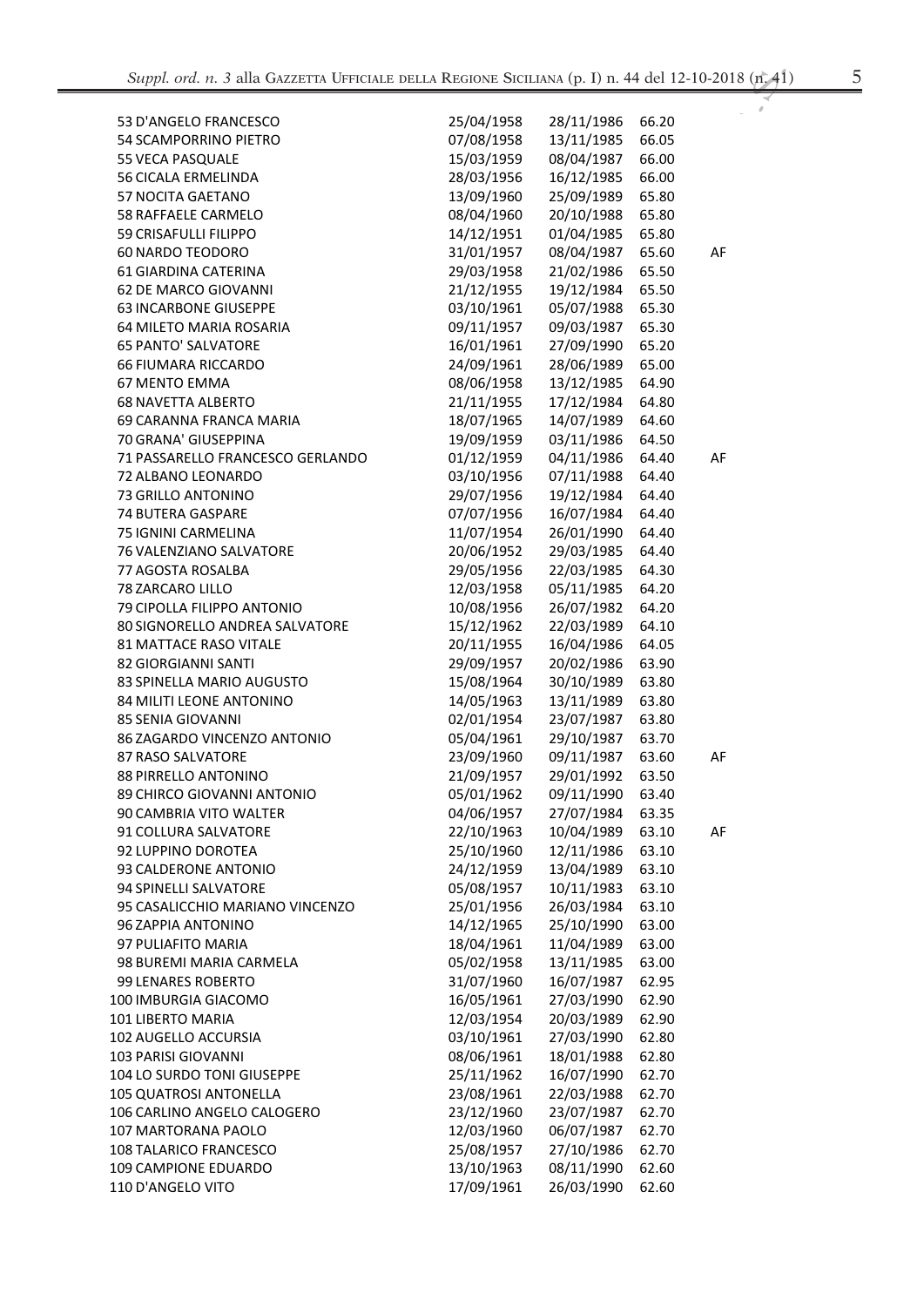$\boldsymbol{\delta}$ 

| <b>111 CATANIA VINCENZO</b>    | 08/08/1957 | 12/11/1985 | 62.60 |    |
|--------------------------------|------------|------------|-------|----|
| 112 EMANUELE GIUSEPPINA NINA   | 12/02/1956 | 26/04/1984 | 62.50 |    |
| 113 CANNATA GIUSEPPE ANTONIO   |            |            |       |    |
|                                | 13/08/1961 | 04/04/1990 | 62.40 |    |
| <b>114 MACCARRONE SANTO</b>    | 29/08/1960 | 04/04/1990 | 62.40 |    |
| 115 MERLINO ANTONINO           | 04/12/1959 | 03/04/1985 | 62.40 |    |
| 116 GULOTTA ANTONIO            | 31/08/1962 | 20/03/1989 | 62.30 |    |
| 117 SUNSERI GIUSEPPE           | 12/02/1962 | 20/03/1989 | 62.30 |    |
| 118 ACCETTA PIETRO             | 20/03/1963 | 26/01/1990 | 62.20 |    |
| 119 ACQUARO ANTONINO           | 23/09/1962 | 09/11/1989 | 62.20 |    |
| 120 D'ANNA SILVANA             | 22/07/1962 | 10/11/1989 | 62.20 |    |
| 121 LATINO GUIDO SALVATORE     | 15/08/1960 | 21/12/1988 | 62.20 |    |
| 122 GRANATELLI RITA            | 29/11/1953 | 08/11/1983 | 62.20 |    |
| 123 CIOFALO SALVATORE          | 27/01/1956 | 30/01/1987 | 62.10 |    |
| 124 POLIZZI GAETANO            | 27/05/1962 | 07/04/1988 | 62.05 |    |
| 125 CAMPISI RAIMONDO           | 18/11/1954 | 21/03/1983 | 62.05 |    |
| 126 MONTAGNO GIUSEPPINA RITA   | 19/06/1961 | 08/04/1992 | 62.00 | AF |
| 127 SPEZIALE ANNA MARIA        | 29/03/1956 | 25/10/1985 | 62.00 |    |
| 128 BILARDO PIERLUIGI          | 06/10/1962 | 23/07/1990 | 61.90 |    |
| 129 GIORDANO ANTONIO           | 25/07/1951 | 28/03/1983 | 61.85 |    |
| 130 TERRANA MARIA RITA         | 05/01/1962 | 27/07/1989 | 61.80 |    |
| 131 COMPARETTO GIUSEPPE        | 25/04/1960 | 11/11/1991 | 61.80 |    |
| 132 PANTORNO ROBERTO           | 27/03/1960 | 07/04/1988 | 61.75 |    |
| 133 SORRENTI GIOVANNI          | 29/12/1962 | 03/11/1988 | 61.70 |    |
| 134 ARCIERI SALVUCCIO          | 05/05/1956 | 28/07/1986 | 61.60 |    |
| 135 BASILE GIUSEPPE            | 20/07/1954 | 12/06/1987 | 61.60 |    |
| 136 CROCCHIOLO DARIO           | 05/09/1956 | 28/07/1988 | 61.50 |    |
| 137 BORZI' GIUSEPPE EMILIO     | 28/07/1959 | 31/10/1989 | 61.45 |    |
| 138 LENTINI ANGELA             | 20/11/1957 | 28/03/1990 | 61.40 |    |
| 139 ADAMO ELIO MARIA           | 30/06/1961 | 11/04/1989 | 61.30 |    |
| 140 CAITO DOMENICO             | 23/07/1958 | 09/11/1984 | 61.30 |    |
| 141 RUNDO MARIA ANTONIETTA     | 08/06/1956 |            | 61.25 |    |
|                                |            | 30/07/1986 |       |    |
| 142 GIACOBBE VINCENZO          | 04/11/1967 | 23/10/1992 | 61.20 |    |
| <b>143 SORRENTI SANTO</b>      | 23/06/1966 | 11/07/1992 | 61.20 |    |
| 144 SAITA FABIO                | 03/06/1961 | 05/04/1988 | 61.20 |    |
| 145 PUTAGGIO ROSALBA           | 16/09/1963 | 12/03/1991 | 61.10 |    |
| 146 RUSSO VITO MARIA           | 01/05/1964 | 30/06/1989 | 61.00 |    |
| 147 MARABELLO RODOLFO          | 26/02/1962 | 14/06/1988 | 61.00 |    |
| 148 MASSA SALVATORE            | 11/01/1960 | 11/04/1988 | 61.00 | AF |
| <b>149 VARVARO FAUSTO</b>      | 14/07/1954 | 24/03/1987 | 61.00 |    |
| 150 CANNA GIOVANNA             | 30/06/1954 | 17/07/1984 | 61.00 |    |
| 151 ABBRUZZO PELLEGRINA        | 17/05/1959 | 24/03/1988 | 60.90 |    |
| 152 TROVATELLO TINDARA M       | 25/05/1957 | 14/07/1988 | 60.90 | AF |
| 153 LUZZA GLORIA               | 14/06/1958 | 18/09/1984 | 60.80 |    |
| <b>154 VENDRA CLOTILDE</b>     | 24/10/1949 | 24/03/1988 | 60.80 |    |
| <b>155 MONTELEONE GIUSEPPE</b> | 03/04/1961 | 09/11/1989 | 60.70 |    |
| 156 BRUGALETTA CONCETTA        | 11/06/1960 | 06/04/1987 | 60.70 |    |
| 157 SESSA MASSIMO              | 24/08/1958 | 05/11/1984 | 60.70 |    |
| 158 POLLARA GAETANO            | 21/04/1957 | 22/03/1989 | 60.60 |    |
| <b>159 PERRICONE CONCETTA</b>  | 13/10/1956 | 28/07/1986 | 60.60 |    |
| 160 VINCIGUERRA ANTONINO       | 07/11/1954 | 28/07/1983 | 60.60 |    |
| <b>161 PICICUTO CLAUDIO</b>    | 08/07/1961 | 27/03/1991 | 60.40 |    |
| <b>162 BIONDO GIUSEPPA</b>     | 23/11/1956 | 27/01/1992 | 60.40 | AF |
| <b>163 RACITI LUCIA</b>        | 23/01/1956 | 02/11/1982 | 60.40 |    |
| 164 BRUNO INNOCENZA            | 25/11/1956 | 01/07/1985 | 60.30 |    |
| 165 FALETRA ANGELA             | 02/04/1962 | 21/01/1991 | 60.20 |    |
| <b>166 BRIGANTI LUIGI</b>      | 01/04/1958 | 14/11/1985 | 60.20 |    |
| <b>167 POLETTI ALBERTO</b>     | 20/06/1959 | 27/07/1984 | 60.10 |    |
| 168 D'AGOSTA SEBASTIANA        | 24/06/1959 | 06/07/1987 | 60.00 |    |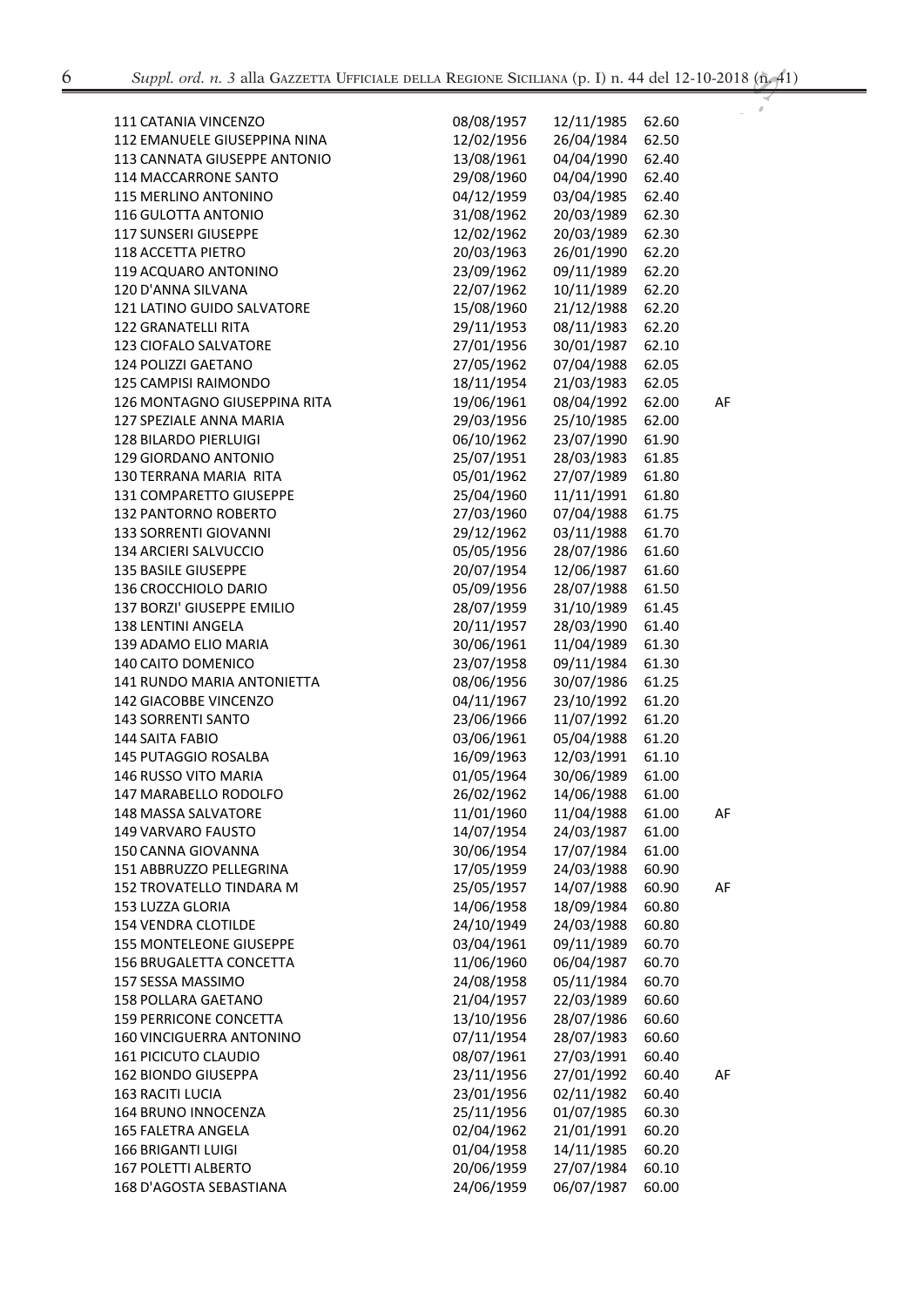| <b>169 ARGURIO MARIA</b>      | 21/03/1959 | 10/04/1989 | 60.00 |    |
|-------------------------------|------------|------------|-------|----|
| 170 SERRAINO MARIA            | 19/12/1954 | 30/10/1987 | 60.00 |    |
| 171 GERACI VINCENZO           | 20/07/1963 | 30/10/1989 | 59.90 | AF |
| 172 ROSSELLO PIETRO PAOLO     | 29/06/1964 | 13/07/1990 | 59.80 |    |
| 173 D'ANTONI GIUSEPPE MARIA   | 02/08/1963 | 02/11/1989 | 59.80 |    |
| 174 ILARI GIOVANNI            | 01/01/1959 | 22/03/1988 | 59.80 |    |
| 175 PIDATELLA GIUSEPPE        | 06/10/1958 | 16/04/1984 | 59.80 |    |
| 176 PISCIOTTA ANTONINO        | 01/08/1956 | 28/03/1987 | 59.80 |    |
| 177 FAZIO MARIA AUSILIA       | 27/04/1955 | 06/11/1986 | 59.80 |    |
| <b>178 SIRNA VITTORIO</b>     | 16/02/1955 | 01/04/1985 | 59.80 |    |
| 179 RUSSO ANTONIA             | 28/02/1954 | 31/10/1989 | 59.80 |    |
| 180 AMORE ALESSANDRO          | 09/10/1953 | 17/04/1984 | 59.80 |    |
| 181 SALEMI GIUSEPPE           | 06/03/1962 | 13/04/1989 | 59.70 |    |
| 182 BARBERA OSVALDO           | 04/12/1959 | 12/11/1987 | 59.70 |    |
| 183 GULLO ROSARIA MARIA       | 24/10/1961 | 24/07/1990 | 59.60 |    |
| 184 MAZZARA BOLOGNA CARMELA   | 03/03/1958 | 11/04/1989 | 59.60 |    |
| 185 BURGIO ROSARIA MARIA      | 10/02/1959 | 05/11/1987 | 59.55 |    |
| 186 FERRARO CARMELO           | 08/01/1965 | 29/03/1993 | 59.50 | AF |
| 187 TARARA' MARIA FIAMMETTA   | 03/10/1955 | 26/01/1990 | 59.50 |    |
| 188 GIALLOMBARDO CARMELO      | 03/09/1964 | 11/07/1991 | 59.45 |    |
| <b>189 DE LUCA ROBERTO</b>    | 22/04/1963 | 25/09/1989 | 59.40 |    |
| <b>190 GENTILE ROSA</b>       | 04/07/1962 | 13/11/1989 | 59.40 |    |
| 191 DI ROSOLINI CONCETTO      | 12/05/1954 | 27/03/1980 | 59.40 |    |
| <b>192 ABATE FRANCESCO</b>    | 29/08/1958 | 25/07/1989 | 59.35 |    |
| <b>193 FARAHANI HOJAT</b>     | 22/12/1960 | 30/10/1989 | 59.30 |    |
| 194 SAVIO SALVATORE           | 02/11/1960 | 04/11/1992 | 59.30 |    |
| 195 LEANZA SALVATORE          | 09/04/1959 | 12/11/1985 | 59.30 |    |
| 196 RADICA GIOVANNI           | 17/09/1963 | 27/01/1989 | 59.25 |    |
| 197 ARCARA CRUCIANO           | 01/01/1958 | 12/07/1991 | 59.20 |    |
| 198 ANGELO MARIA              | 03/03/1965 | 26/03/1992 | 59.10 |    |
| 199 SERRUTO ANGELINA          | 02/05/1961 | 13/11/1989 | 59.10 |    |
| 200 GIACALONE GIUSEPPA        | 02/09/1960 | 30/01/1987 | 59.10 |    |
| 201 FAGOTTO ARMANDO           | 18/07/1956 | 03/11/1983 | 59.10 |    |
| 202 DI PISA ANNA MARIA        | 20/08/1964 | 08/11/1991 | 59.00 |    |
| 203 CUTTAIA ANTONINO          | 01/07/1964 | 26/03/1993 | 59.00 | AF |
| 204 LELLI SALVINA             | 16/06/1960 | 30/10/1989 | 58.90 | AF |
| 205 MONTALTO ANGELO           | 21/10/1959 | 12/04/1989 | 58.90 |    |
| 206 TIANO SOFIA               | 24/07/1959 | 26/04/1984 | 58.90 |    |
| 207 CANGEMI FRANCESCA         | 08/08/1955 | 27/03/1987 | 58.85 |    |
| 208 BRIGUGLIO SANTA           | 25/03/1959 | 08/04/1991 | 58.80 | AF |
| <b>209 BASILE ROSSETTA</b>    | 21/08/1958 | 31/10/1986 | 58.80 | AF |
| 210 GALLETTA MARIA GRAZIA     | 28/08/1956 | 15/04/1986 | 58.80 |    |
| 211 GRECO SALVATORE           | 29/04/1952 | 18/07/1979 | 58.70 |    |
| 212 SCIACCA NICOLO' NAZARIO   | 28/07/1966 | 07/11/1991 | 58.60 | AF |
| 213 AVELLINO FRANCESCO        | 13/07/1959 | 11/07/1988 | 58.60 |    |
| 214 RUSSO CONCETTA            | 09/09/1957 | 14/06/1988 | 58.60 |    |
| 215 RIGGIO MARIA              | 15/08/1956 | 13/07/1984 | 58.60 |    |
| 216 VETRANO IGNAZIO PAOLO     | 02/11/1964 | 26/03/1992 | 58.50 | AF |
| 217 CALLEGARI STEFANO         | 13/02/1964 | 04/03/1991 | 58.50 |    |
| 218 PARISI UMBERTO            | 20/10/1963 | 31/10/1990 | 58.50 | AF |
| 219 MUSOTTO SALVATORE         | 27/07/1959 | 28/03/1990 | 58.50 |    |
| 220 PIZZO MARIA               | 14/04/1956 | 27/03/1985 | 58.50 |    |
| <b>221 DILIBERTO ANTONINA</b> | 10/01/1964 | 06/11/1992 | 58.40 | AF |
| 222 FIACCABRINO ATTILIO       | 06/12/1960 | 27/03/1990 | 58.40 |    |
| 223 LIVATINO ANTONIETTA       | 11/05/1964 | 03/11/1988 | 58.35 | AF |
| 224 COSTA GREGORIA            | 07/02/1961 | 06/07/1987 | 58.30 |    |
| 225 MAGISTRO CONTENTA GIACOMO | 06/03/1963 | 08/04/1991 | 58.20 |    |
| 226 FRASCA GIUSEPPE EMILIO    | 19/08/1958 | 28/03/1991 | 58.20 |    |

 $\boldsymbol{\rho}$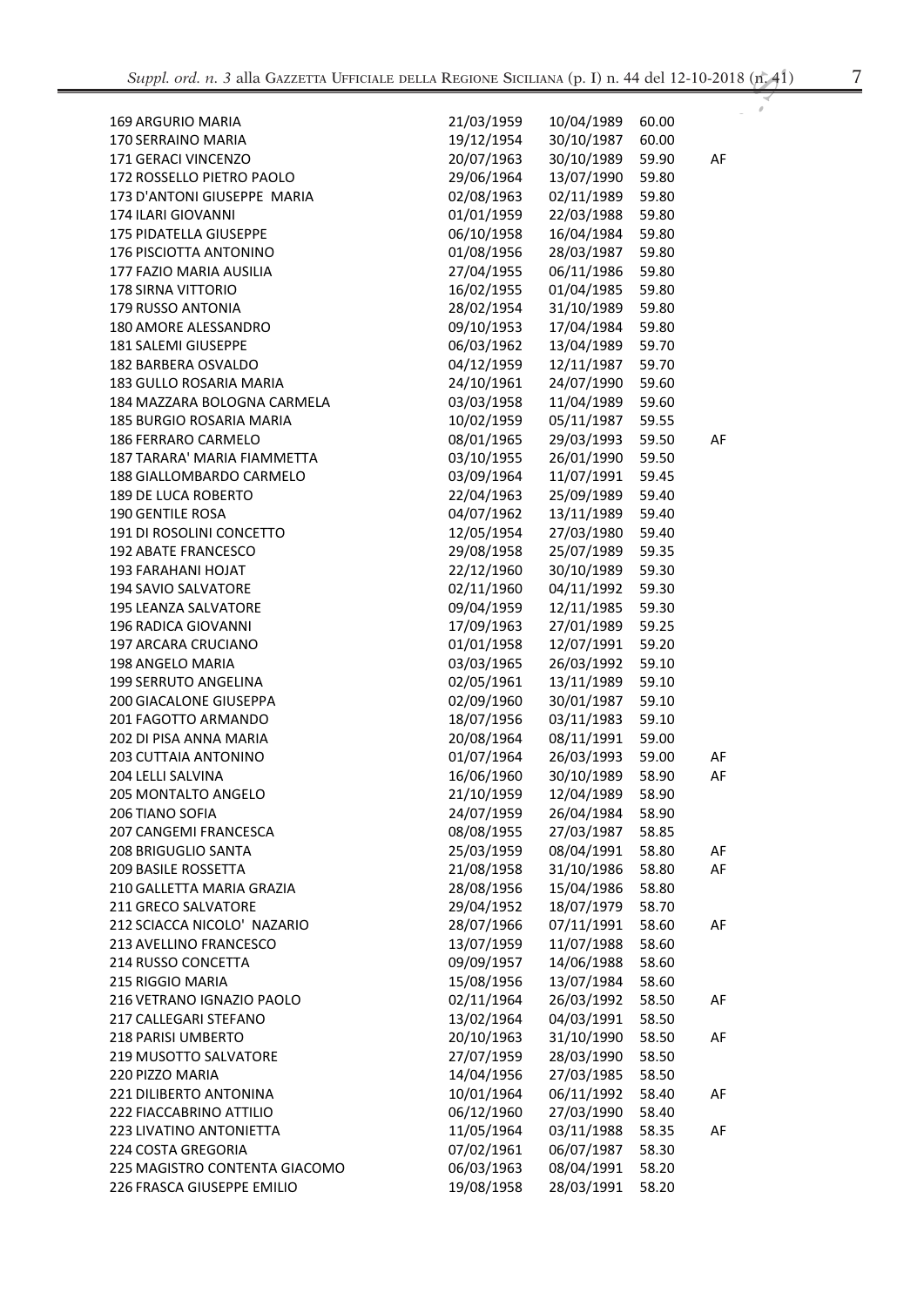$\boldsymbol{\sigma}$ 

| <b>227 GIANNONE LORENZO</b>     | 14/12/1955               | 14/04/1989 | 58.20 |    |
|---------------------------------|--------------------------|------------|-------|----|
| 228 GERACI ANTONINO             | 25/07/1954               | 12/04/1985 | 58.15 |    |
| 229 SORRENTI GIUSEPPE           | 12/12/1966               | 30/10/1993 | 58.10 |    |
| 230 CRACO' FILADELFIO           | 16/12/1963               | 25/07/1990 | 58.10 |    |
| 231 SOLDANO DOMENICO            | 21/09/1958               | 23/12/1985 | 58.10 |    |
| 232 PUGLISI GIOVANNI            | 13/11/1964               | 16/07/1991 | 58.00 |    |
| 233 PIRRI VITO                  | 28/03/1956               | 14/06/1988 | 58.00 |    |
| 234 SANTORO MARIA CONCETTA      | 07/05/1958               | 17/07/1986 | 57.95 |    |
| 235 SAMPERI SALVATORE           | 17/01/1961               | 11/07/1988 | 57.90 |    |
| <b>236 BATTAGLIA GIUSEPPA</b>   | 12/11/1956               | 20/03/1989 | 57.90 |    |
| <b>237 GULLI CALOGERA</b>       | 01/10/1962               | 07/11/1990 | 57.80 |    |
| 238 GRASSO GIUSEPPA             | 19/03/1958               | 12/11/1983 | 57.80 |    |
| 239 ALONGI CARMELO              | 28/11/1956               | 30/03/1993 | 57.80 |    |
| 240 AUGELLO ROSA                | 08/04/1956               | 22/07/1994 | 57.80 | AF |
| 241 DE LEO SILVANA              | 27/11/1961               | 25/07/1984 | 57.70 | AF |
| <b>242 LO FARO FRANCESCO</b>    | 17/10/1952               | 13/04/1989 | 57.65 |    |
| 243 SCAMMACCA GIUSEPPE          | 21/02/1965               | 23/07/1990 | 57.50 |    |
| 244 CUCINOTTA GIUSEPPE TOMMASO  | 11/09/1961               | 20/10/1988 | 57.50 |    |
| 245 ILACQUA MARIA               | 08/08/1964               | 24/10/1991 | 57.40 |    |
| 246 RANDAZZO GIOVANNI           | 17/07/1959               | 09/11/1989 | 57.40 |    |
| 247 TUZZO PIETRO                | 16/01/1956               | 09/11/1987 | 57.40 |    |
| 248 DISALVO ANTONINO            | 09/11/1955               | 03/11/1993 | 57.40 |    |
| 249 BRUNO SANTINA               | 19/02/1960               | 23/09/1987 | 57.35 | AF |
| 250 ARENA SAVERIO               | 27/12/1965               | 13/11/1991 | 57.30 |    |
| 251 SACCO MARIA ROSARIA         | 03/06/1959               | 27/07/1989 | 57.20 |    |
| 252 SILIPO FORTUNATA ANTONIA    | 15/04/1958               | 16/07/1987 | 57.20 |    |
| 253 CURRO' SALVATORE            | 18/10/1955               | 26/07/1988 | 57.20 |    |
| 254 PISANO MARIA                | 04/06/1963               | 11/04/1989 | 57.00 |    |
| 255 DI FIORE CINZIA             | 26/10/1960               | 04/11/1985 | 56.95 | AF |
| 256 MESSINA CALOGERO            |                          |            | 56.95 |    |
|                                 | 18/01/1956<br>17/03/1960 | 23/07/1987 |       |    |
| 257 COMPAGNONE SALVATORE        |                          | 12/11/1985 | 56.90 |    |
| 258 CONTINO ADRIANA             | 02/06/1959               | 03/04/1992 | 56.90 |    |
| 259 RIZZUTO GIUSEPPE            | 04/03/1963               | 25/07/1988 | 56.80 |    |
| 260 MACCARONE MARCELLO          | 01/08/1960               | 27/10/1986 | 56.80 |    |
| 261 SATURNO MARIA               | 06/12/1963               | 21/12/1989 | 56.70 |    |
| 262 ALONGI GAETANA              | 12/07/1958               | 27/03/1984 | 56.65 |    |
| 263 LEONE CARLO                 | 25/03/1962               | 30/03/1994 | 56.60 | AF |
| 264 CRAXI GIUSEPPE              | 08/03/1958               | 11/07/1986 | 56.50 |    |
| 265 NICOSIA ANNA LUCIA          | 16/10/1962               | 06/04/1988 | 56.40 |    |
| 266 VENEZIANO MARIA GIOVANNA    | 02/10/1958               | 20/03/1989 | 56.40 |    |
| <b>267 GENOVA ANGELA</b>        | 19/04/1954               | 11/11/1988 | 56.40 |    |
| 268 BARTOLUCCIO ROSARIO         | 28/04/1966               | 29/06/1992 | 56.30 |    |
| <b>269 RE FRANCESCO</b>         | 18/10/1960               | 13/07/1989 | 56.30 |    |
| 270 CONTI CONCETTA              | 14/09/1958               | 10/04/1989 | 56.25 |    |
| 271 ALOI PAOLO                  | 17/09/1954               | 26/10/1987 | 56.20 |    |
| 272 DI TORO GIUSEPPE            | 18/09/1963               | 28/06/1989 | 56.10 |    |
| 273 CURTO' LORENZO              | 21/07/1963               | 30/10/1989 | 56.10 | AF |
| 274 D'AMICO ANTONIO GIACOMO     | 29/04/1961               | 31/10/1990 | 56.10 |    |
| 275 BONDI' ANNA CARMELA         | 31/01/1961               | 28/10/1987 | 56.10 | AF |
| 276 CALANDI GIOVANNA            | 29/03/1966               | 07/11/1991 | 56.05 | AF |
| 277 CASTELLI ANTONINO           | 10/11/1965               | 26/02/1994 | 56.00 |    |
| 278 SPEDALE ROSA ELENA          | 29/10/1959               | 22/07/1987 | 56.00 | AF |
| 279 INDELICATO GASPARE          | 15/12/1958               | 06/11/1987 | 56.00 |    |
| 280 MAGGIO GIACOMO              | 18/05/1961               | 27/07/1988 | 55.90 |    |
| 281 DI STEFANO GAETANO MAURIZIO | 21/09/1965               | 06/07/1990 | 55.80 |    |
| 282 SANFILIPPO ASSUNTA          | 23/10/1964               | 27/03/1992 | 55.80 |    |
| 283 IMPALLOMENI ANTONELLA       | 27/10/1962               | 16/07/1987 | 55.80 |    |
| 284 MONTAGNA SALVATORE          | 04/11/1958               | 06/04/1990 | 55.70 |    |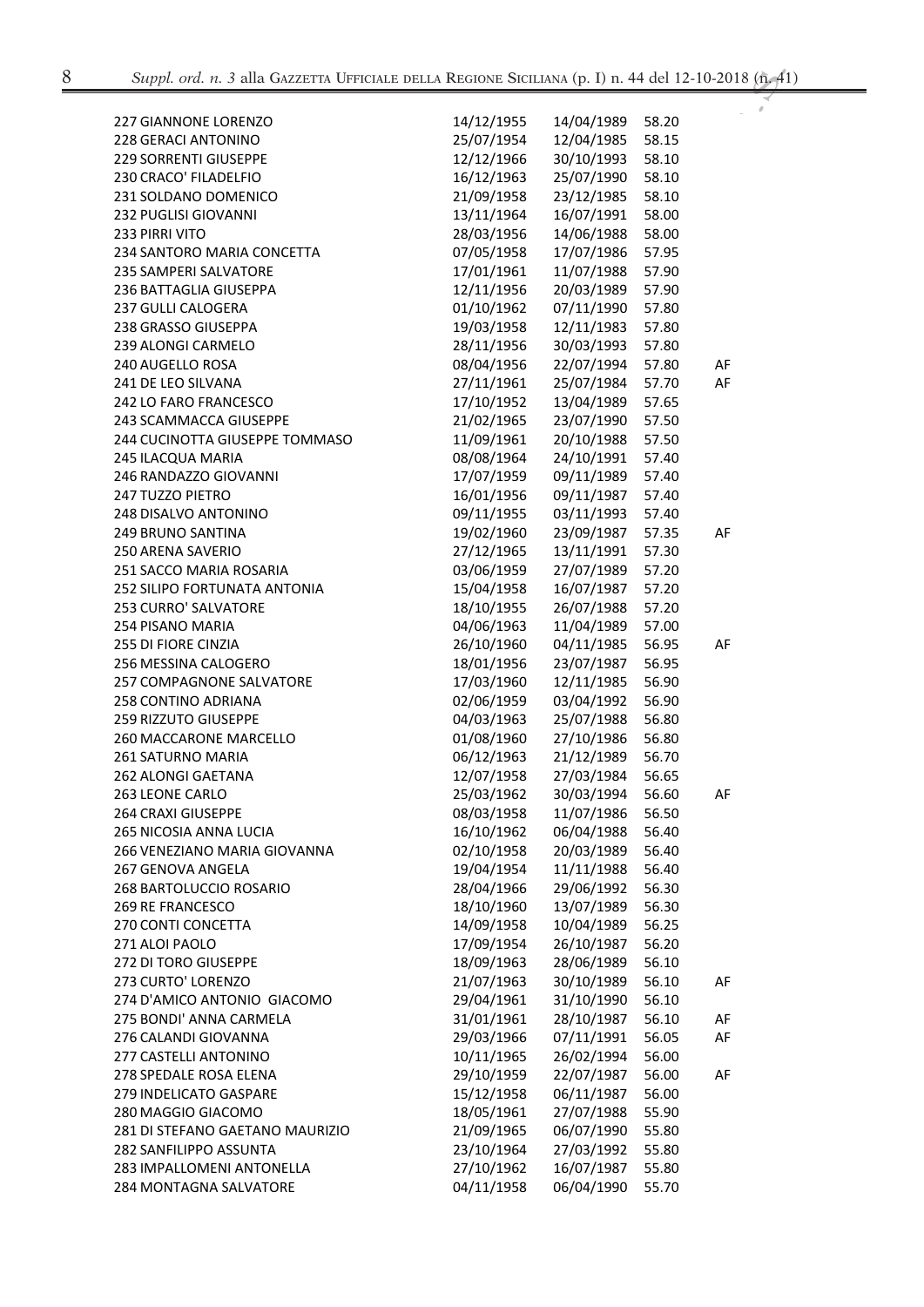| <b>285 BORINATO DANIELE</b>                  | 28/04/1957 | 08/11/1982 | 55.70          |    |
|----------------------------------------------|------------|------------|----------------|----|
| 286 PONZO LAURETTA                           | 09/11/1958 | 07/11/1985 | 55.60          |    |
| <b>287 BONURA ROSALIA</b>                    | 15/03/1958 | 27/07/1989 | 55.60          |    |
| 288 VALENZA LUIGI                            | 07/11/1962 | 11/03/1991 | 55.50          | AF |
| 289 SALPIETRO CARUSO NUNZIATA                | 22/09/1966 | 30/10/1991 | 55.45          | AF |
| 290 MOBILIA GABRIELLA                        | 20/07/1961 | 28/01/1993 | 55.45          | AF |
| 291 RUNDO RITA                               | 27/02/1961 | 13/04/1988 | 55.40          |    |
| 292 CIULLA ANTONIO                           | 07/05/1968 | 08/11/1994 | 55.30          |    |
| 293 PARAVIZZINI ENZO                         | 28/12/1965 | 22/10/1990 | 55.30          |    |
| 294 PATTI NICOLA                             | 30/10/1965 | 30/10/1991 | 55.30          | AF |
| 295 RESTIVO DOMENICO                         | 05/06/1965 | 26/03/1991 | 55.30          |    |
| 296 NARO GIUSEPPA                            | 24/05/1963 | 10/11/1988 | 55.30          |    |
| 297 PUMA LEONARDO                            | 21/01/1963 | 09/11/1994 | 55.30          |    |
| 298 MADONIA ANTONIO                          | 01/03/1960 | 10/07/1991 | 55.30          |    |
| 299 RUSSO SEBASTIANO                         | 14/09/1956 | 07/11/1983 | 55.30          |    |
| 300 SCIARRABBA MELINA                        | 07/11/1965 | 10/07/1991 | 55.20          |    |
| 301 LICALZI ROSARIA MARIA RITA               | 13/09/1961 | 02/11/1987 | 55.20          |    |
| 302 LA FERLA ADELE MARIA ALBA                | 01/01/1958 | 26/03/1984 | 55.20          |    |
| 303 MENTO ANTONINO                           | 10/08/1963 | 30/10/1991 | 55.10          | AF |
| <b>304 RICCERI MICHELE</b>                   | 23/12/1958 | 03/04/1987 | 55.10          |    |
| 305 MUSMECI ANGELO                           | 29/10/1967 | 09/07/1993 | 55.00          |    |
| 306 CONSIGLIO CATERINA                       | 18/09/1965 | 29/06/1992 | 55.00          | AF |
| 307 VOLTURO ROSALBA                          | 01/06/1965 | 26/03/1993 | 55.00          | AF |
| 308 BARBARA ALBERTO                          | 18/09/1954 | 10/05/1988 | 55.00          |    |
| <b>309 BARRESI PIETRO</b>                    | 10/07/1962 | 29/01/1988 | 54.90          |    |
| 310 MIDIRI ROSARIO                           | 01/08/1961 | 29/09/1993 | 54.90          |    |
| 311 VELLA SALVATORE                          | 10/02/1954 | 19/02/1988 | 54.90          |    |
| 312 COLLURA LUIGI GIUSEPPE                   | 12/07/1962 | 24/10/1991 | 54.85          | AF |
| 313 LICATA MARIA DORES                       | 29/03/1965 | 28/03/1990 | 54.80          |    |
| 314 SCORDO SALVATORE                         | 14/07/1964 | 15/04/1993 | 54.80          | AF |
| 315 ZODDA ANGELO                             | 11/02/1962 | 21/03/1988 | 54.80          |    |
| 316 BOMMARITO MARIA GRAZIA                   | 08/06/1960 | 26/07/1989 | 54.80          |    |
| 317 LO MAGLIO AURORA                         | 17/06/1956 | 01/07/1992 | 54.80          |    |
| 318 TROVATO MENZA RITA                       | 25/02/1964 | 25/10/1990 | 54.70          | AF |
| 319 GIACALONE ROSARIA                        | 09/08/1961 | 03/11/1990 | 54.70          |    |
| 320 TROVATO ROSARIO GIOVANNI                 | 06/08/1961 | 30/10/1987 | 54.70          |    |
| 321 CORDONE ADRIANA                          | 03/03/1955 | 22/07/1994 | 54.70          |    |
| 322 FERLITO ANTONINO                         | 23/12/1965 | 28/10/1992 | 54.60          |    |
|                                              | 18/09/1965 | 27/03/1991 |                |    |
| 323 COLTRARO ROSARIO                         | 17/04/1964 | 26/03/1991 | 54.60<br>54.60 |    |
| 324 LEOTTA ROSA<br>325 SANTALUCIA SEBASTIANO | 21/12/1962 | 04/11/1992 |                |    |
|                                              |            |            | 54.60          | AF |
| 326 MESSINA GIOVANNI                         | 30/01/1960 | 05/11/1992 | 54.60          |    |
| 327 DI LORENZO GIORGINA GIUSEPPA             | 18/07/1959 | 28/07/1988 | 54.60          |    |
| 328 QUATTROCCHI MARIA                        | 31/01/1959 | 20/03/1989 | 54.60          |    |
| 329 ROTONDI ROSA                             | 10/03/1956 | 26/03/1992 | 54.50          |    |
| 330 ROMANO CINZIA                            | 01/09/1964 | 29/01/1992 | 54.40          |    |
| 331 DAVI' MARIA                              | 11/05/1962 | 11/04/1988 | 54.40          | AF |
| 332 AZZARO CORRADO                           | 12/12/1960 | 06/04/1987 | 54.40          |    |
| 333 URSINO CARMELO                           | 15/05/1959 | 18/09/1984 | 54.40          |    |
| 334 CARBONE ANTONINO                         | 14/01/1964 | 13/04/1993 | 54.30          |    |
| 335 ORECCHIO SERAFINA                        | 30/04/1958 | 16/07/1992 | 54.30          | AF |
| 336 CANNIA FRANCESCO                         | 24/11/1964 | 05/11/1991 | 54.20          |    |
| 337 POMA VINCENZA                            | 21/04/1957 | 05/11/1993 | 54.20          |    |
| 338 MOTISI FRANK LEO                         | 25/02/1964 | 29/01/1992 | 54.10          |    |
| 339 LANZARONE ANTONINO                       | 10/04/1959 | 28/07/1988 | 54.10          | AF |
| 340 PIZZO ANNA                               | 26/01/1954 | 13/07/1982 | 54.10          |    |
| 341 BUTTAFUOCO BENEDETTO                     | 14/04/1964 | 16/07/1991 | 54.00          | AF |
| 342 PLATANIA ROSARIO                         | 03/02/1959 | 09/11/1983 | 54.00          |    |

 $\boldsymbol{\sigma}$